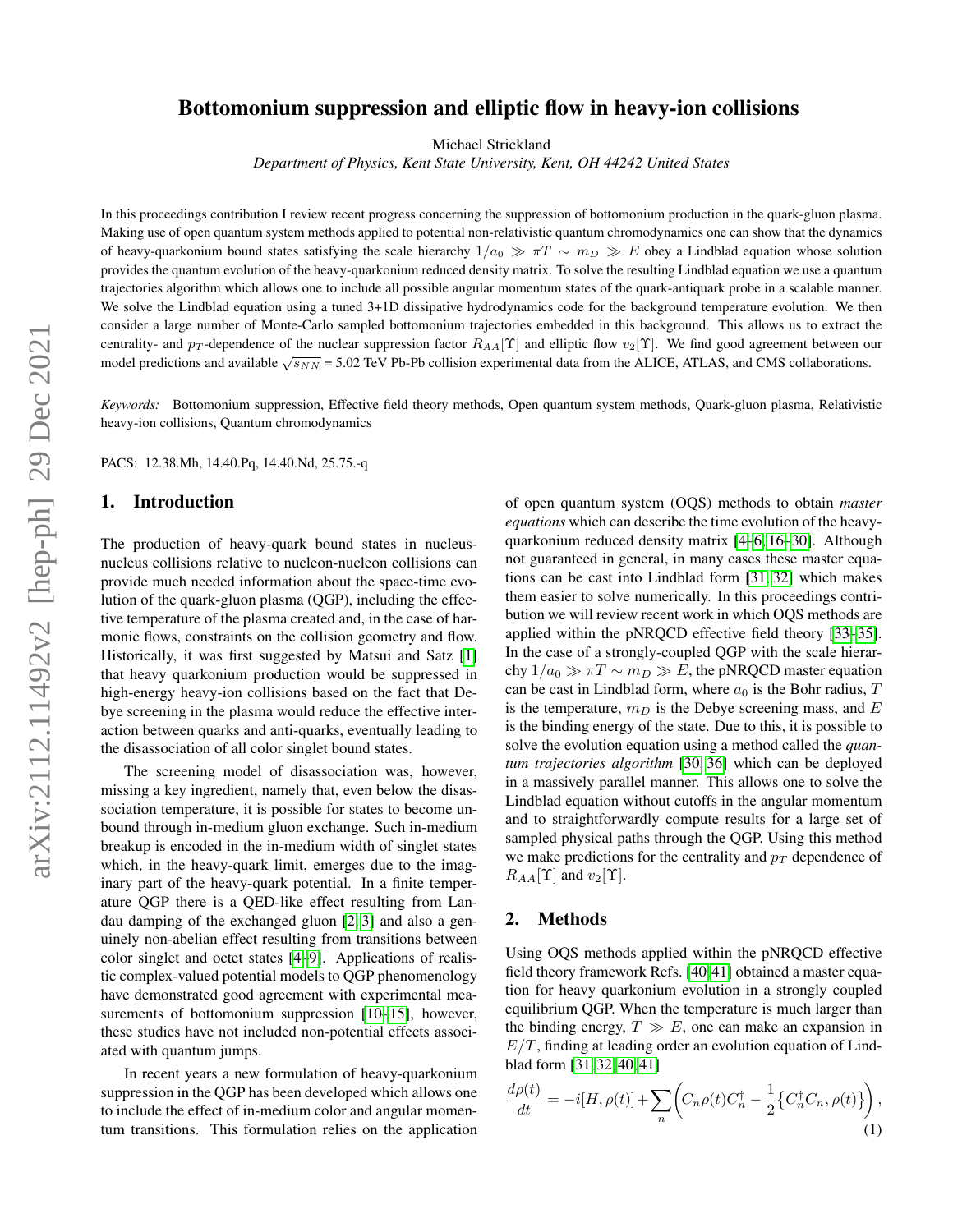

<span id="page-1-0"></span>Figure 1: (Color online) The nuclear modification factor of  $\Upsilon(1S)$ ,  $\Upsilon(2S)$ , and  $\Upsilon(3S)$  states as a function of  $N_{part}$ . The bands indicate variation with respect to  $\hat{\kappa}(T)$  (left) and  $\hat{\gamma}$  (right). The central curves represent the central values of  $\hat{\kappa}(T)$  and  $\hat{\gamma}$ . In both panels we show experimental measurements from the ALICE [\[37\]](#page-5-3), ATLAS [\[38\]](#page-5-4), and CMS [\[39\]](#page-5-5) collaborations.

where, for  $N_c$  colors, the reduced density matrix and Hamiltonian are given by

$$
\rho(t) = \begin{pmatrix} \rho_s(t) & 0\\ 0 & \rho_o(t) \end{pmatrix},\tag{2}
$$

$$
H = \begin{pmatrix} h_s & 0 \\ 0 & h_o \end{pmatrix} + \frac{r^2}{2} \gamma \begin{pmatrix} 1 & 0 \\ 0 & \frac{N_c^2 - 2}{2(N_c^2 - 1)} \end{pmatrix},
$$
 (3)

with  $\rho_s(t)$  and  $\rho_o(t)$  being the singlet and octet reduced density matrices, respectively, and  $h_{s,o} = \mathbf{p}^2/M + V_{s,o}$  being the singlet or octet Hamiltonian. The jump (collapse) operators  $C$  appearing in Eq. [\(1\)](#page-0-0) are

$$
C_i^0 = \sqrt{\frac{\kappa}{N_c^2 - 1}} r^i \left( \frac{0}{\sqrt{N_c^2 - 1}} \right), \quad (4)
$$

$$
C_i^1 = \sqrt{\frac{(N_c^2 - 4)\kappa}{2(N_c^2 - 1)}} r^i \begin{pmatrix} 0 & 0 \\ 0 & 1 \end{pmatrix},
$$
 (5)

with  $i \in \{1, 2, 3\}$  and the transport coefficients  $\kappa$  and  $\gamma$  given by the following chromoelectric correlators

$$
\kappa = \frac{g^2}{18} \int_0^\infty dt \left\langle \left\{ \tilde{E}^{a,i}(t,0), \tilde{E}^{a,i}(0,0) \right\} \right\rangle, \quad (6)
$$

$$
\gamma = -i\frac{g^2}{18} \int_0^\infty dt \left\langle \left[ \tilde{E}^{a,i}(t, \mathbf{0}), \tilde{E}^{a,i}(0, \mathbf{0}) \right] \right\rangle, (7)
$$

which can be measured directly on the lattice.

For the background evolution, we use aHydro3p1 1.0, which is a three-dimensional dissipative anisotropic hydrodynamics code. The aHydro3p1 code implements quasiparticle anisotropic hydrodynamics and, as a result, has a realistic lattice-based equation of state [\[42](#page-5-6)[–45\]](#page-5-7). The initial central temperature and shear viscosity to entropy density have been tuned to soft observables such as the pion, kaon, and proton spectra and elliptic flow collected at  $\sqrt{s_{NN}}$  = 5.02 TeV [\[46\]](#page-5-8).

#### 3. Results

We solve [\(1\)](#page-0-0) using a quantum trajectories implementation called QTraj 1.0 [\[30\]](#page-4-9). The QTraj code is available for free use under the GNU Public License version 3. Download and installation instructions can be found in Ref. [\[30\]](#page-4-9). We use lattice quantum chromodynamics measurements to constrain the transport coefficients  $\kappa$  and  $\gamma$ . We vary  $\kappa$  over three temperature-dependent parameterizations  $\hat{\kappa}(T) = \kappa(T)/T^3 \in {\hat{\kappa}_L(T), \hat{\kappa}_C(T), \hat{\kappa}_U(T)}$  with the lower, central, and upper limits taken from Ref. [\[47\]](#page-5-9). For  $\gamma$ , in order to encompass all current indirect lattice extractions, we take  $\hat{\gamma} = \gamma/T^3 = \{-3.5, -1.75, 0\}$  [\[48–](#page-5-10)[52\]](#page-5-11). At leading order in  $E/T$ , the coefficients  $\hat{\kappa}$  and  $\hat{\gamma}$  set the magnitude of the imaginary and real parts of the potential, respectively.

To calculate the nuclear suppression in AA collisions, we compute the survival probability for a large number of physical trajectories. Each physical trajectory has a Monte-Carlosampled initial production point and transverse momentum. Along each physical trajectory we then average over a large set of quantum trajectories in which the quantum evolution is stochastically realized. This procedure allows one to compute the QGP survival probability for all bound states. We then perform late-time excited state feed down using a feed down matrix  $F$  which is constructed from measured branching ratios and cross sections for bottomonium states [\[28\]](#page-4-14).

In practice, we obtain the nuclear suppression of state  $i$ using

$$
R_{AA}^{i}(c, p_T, \phi) = \frac{(F \cdot S(c, p_T, \phi) \cdot \vec{\sigma}_{\text{direct}})^{i}}{\vec{\sigma}_{\text{exp}}^{i}}, \quad (8)
$$

where  $\vec{\sigma}_{\text{direct}}$  and  $\vec{\sigma}_{\text{exp}}$  are the pre feed down and experimentally observed pp cross sections for bottomonium production, respectively. The labels c,  $p_T$ , and  $\phi$  correspond to the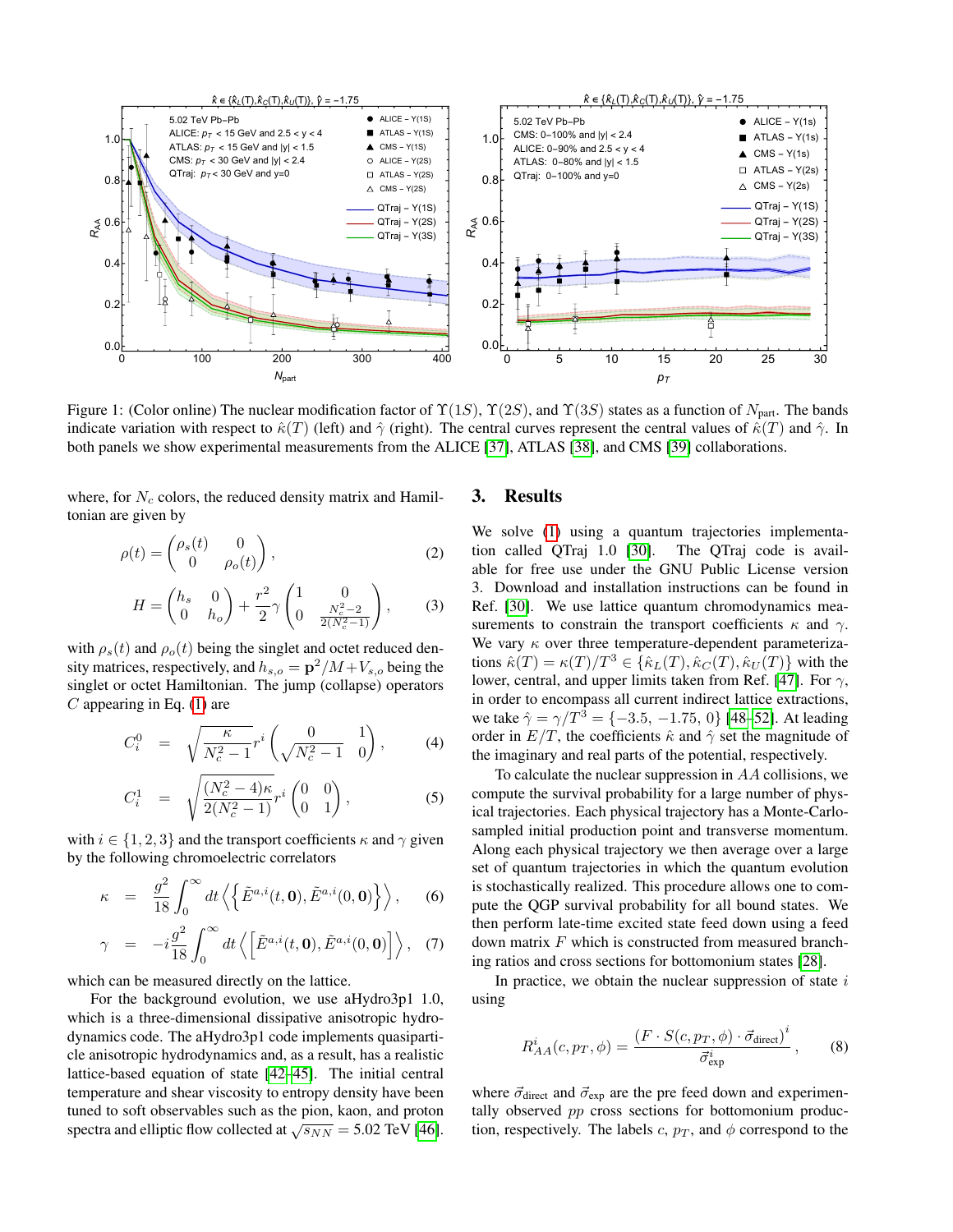

<span id="page-2-0"></span>Figure 2: (Color online) The double ratio of the nuclear modification factor  $R_{AA}[\Upsilon(2S)]$  to  $R_{AA}[\Upsilon(1S)]$  as a function of  $N_{part}$ compared to experimental measurements of the ALICE [\[37\]](#page-5-3), ATLAS [\[38\]](#page-5-4), and CMS [\[53\]](#page-5-12) collaborations. The bands indicate variation of  $\hat{\kappa}(T)$  and  $\hat{\gamma}$  as in Fig. [1.](#page-1-0) The black and red experimental error bars represent statistical and systematic uncertainties, respectively.



<span id="page-2-1"></span>Figure 3: (Color online) The double ratio of the nuclear modification factor  $R_{AA}[\Upsilon(2S)]$  to  $R_{AA}[\Upsilon(1S)]$  as a function of  $p_T$  compared to experimental measurements of the ATLAS [\[38\]](#page-5-4), and CMS [\[53\]](#page-5-12) collaborations. The bands and bars represent uncertainties as in Fig. [2.](#page-2-0)

centrality, transverse momentum, and azimuthal angle bins considered. The survival probability  $S(c, p_T, \phi)$  is diagonal, with the entries being each state's survival probability.

In practice we average over millions of sampled physical trajectories and use a large one-dimensional lattice to solve for the stochastic wave function evolution. For the precise lattice spacing, time steps, initial conditions used, etc., we refer the reader to Ref. [\[29\]](#page-4-15). In the left panel of Fig. [1](#page-1-0) we plot the nuclear suppression factor as a function of the number of participants. The band in the figure indicates the theoretical uncertainty in  $R_{AA}$  stemming from our uncertainty in the transport coefficient  $\kappa$ . Similar results are obtained when varying  $\gamma$ , however, the band is somewhat larger [\[29\]](#page-4-15). As

can be seen from Fig. [1,](#page-1-0) our predictions for the dependence of  $R_{AA}$  on  $N_{part}$  agree quite well with the reported experimental data. In the right panel of Fig. [1](#page-1-0) we present our predictions for the  $p_T$ -dependence of  $R_{AA}$  and compare to experimental data. Once again we see good agreement given current theoretical and experimental uncertainties.

In Figs. [2](#page-2-0) and [3](#page-2-1) we present our predictions for the  $N_{part}$ and  $p_T$  dependence of the 2S to 1S double ratio compared to experimental data from the ATLAS and CMS collaborations. In the left panels we show the result of varying  $\hat{\kappa}$  and in the right panels we show the result of varying  $\hat{\gamma}$ . As these figures demonstrate, the 2S to 1S double ratio is insensitive to  $\hat{\kappa}$ , however, is quite sensitive to  $\hat{\gamma}$ . This pattern is repeated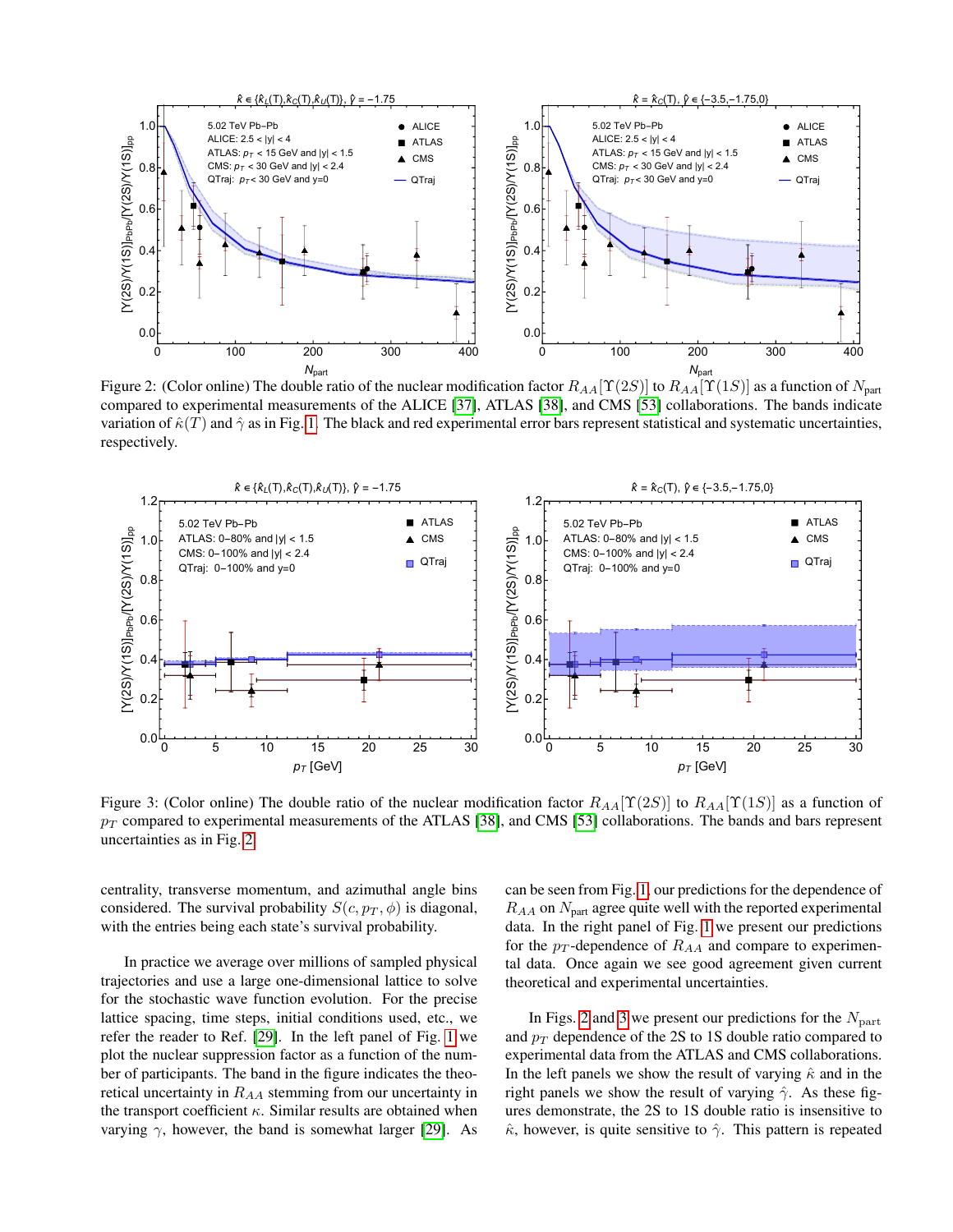

<span id="page-3-0"></span>Figure 4: (Color online) The elliptic flow  $v_2$  of the  $\Upsilon(1S)$  as a function of centrality compared to experimental measurements of the CMS [\[54\]](#page-5-13) collaboration. The QTraj bands represent uncertainties as in Fig. [1.](#page-1-0) QTraj error bars indicate the statistical uncertainty of our extraction.

also in the 3S to 1S double ratio as shown in Ref. [\[29\]](#page-4-15). As a result, it may be possible to constrain  $\hat{\gamma}$  based on fits to experimental data for these double ratios.

Finally, in Fig. [4](#page-3-0) we present predictions for the elliptic flow of the  $\Upsilon(1S)$  in three different centrality classes. We additionally show the centrality-integrated result in the right sub-panel of both figures. The left and right figures in Fig. [4](#page-3-0) correspond to varying  $\hat{\kappa}$  and  $\hat{\gamma}$ , respectively. In the case of  $v_2[\Upsilon(1S)]$ , the variations with  $\hat{\kappa}$  and  $\hat{\gamma}$  are similar and our predictions are, again, in reasonable agreement with available data. Focussing on the integrated results shown in the right sub-panel of each figure, we find that in this case (a) our predictions have small systematic/statistical uncertainties and (b) are consistent with CMS measurements within experimental uncertainties.

## 4. Outlook

In this proceedings contribution, I presented a collection of predictions for bottomonium suppression in  $\sqrt{s_{NN}}$  = 5.02 TeV Pb-Pb collisions. To make predictions for  $R_{AA}[\Upsilon]$  and  $v_2[\Upsilon]$  we made use of a publicly released code that solves the Lindblad equation using the quantum trajectories algorithm [\[30\]](#page-4-9). The physics predictions of this code were summarized here and additional theory/data comparisons plus a more in-depth discussion of our results can be found in Ref. [\[29\]](#page-4-15). The work reported here represents the first stochastic OQS approach to bottomonium suppression that includes full 3D quantum evolution, the non-abelian QCD physics of singlet-octet transitions, and a realistic 3+1D hydrodynamical background. This extends earlier work on bottomonium transport in the QGP [\[55–](#page-5-14)[58\]](#page-5-15) to include explicit quantum dynamics and internal transitions.

We made use of pNRQCD and OQS methods to obtain

the Lindblad equation that emerges when one truncates the pNRQCD master equation at leading order in the ratio of the binding energy to temperature,  $E/T$ . The resulting Lindblad equation can be solved numerically if one discretizes the wave function and decomposes the states into color and angular momentum eigenstates, however, in practice, one finds that the size of the matrix equation is prohibitive. To work around this, we made use of an algorithm originally developed for quantum optics applications, called the quantum trajectories algorithm. In this way, solution of the 3D nonabelian Lindblad equation could be reduced to the solution of a 1D Schrödinger equation with a non-Hermitian Hamiltonian subject to stochastic internal transitions (in angular momentum and color) called quantum jumps. This algorithm allows one to solve the 3D non-abelian Lindblad equation in a massively parallel manner since each physical and subsampled quantum trajectory are independent.

One of the limitations of the treatment in Ref. [\[29\]](#page-4-15) is that the master equation was truncated at order  $(E/T)^0$ . The first sub-leading correction occurs at order  $(E/T)^1$ . Since, in the relevant temperature range,  $E/T$  need not be small, it seems necessary to include these sub-leading corrections. Work along these lines is in progress. This will allow us to extend the evolution to lower temperatures where  $E/T$  is larger. Physics-wise this will also allow us to go beyond the recoilless limit.

#### Acknowledgments

I thank my collaborators on Refs. [\[29,](#page-4-15) [30\]](#page-4-9). M.S. has been supported by the U.S. Department of Energy, Office of Science, Office of Nuclear Physics Award No. DE-SC0013470. M.S. also thanks the Ohio Supercomputer Center for support under the auspices of Project No. PGS0253.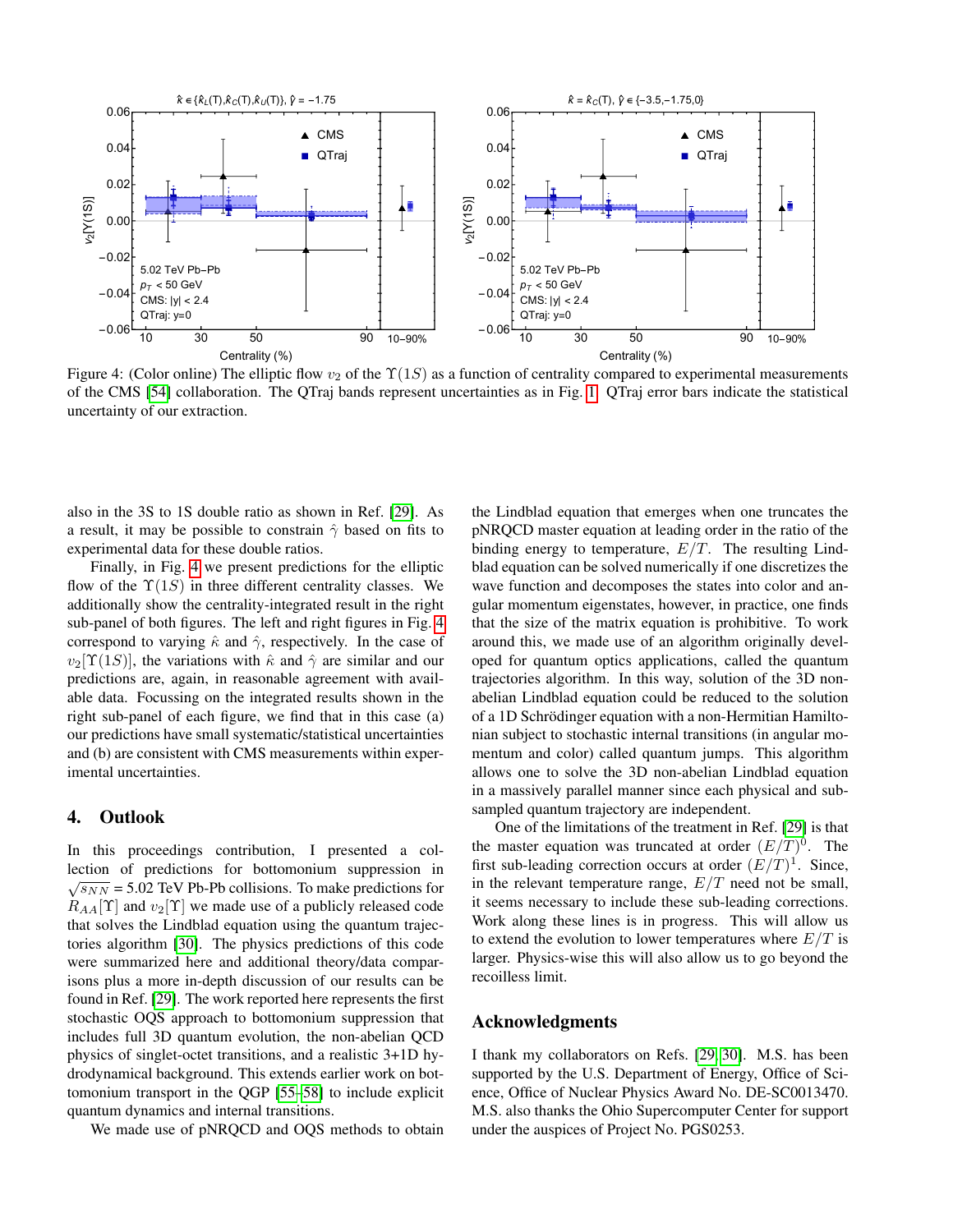- <span id="page-4-0"></span>1. T. Matsui and H. Satz, J/ψ *Suppression by Quark-Gluon Plasma Formation*, *Phys. Lett. B* 178 (1986) 416–422.
- <span id="page-4-1"></span>2. M. Laine, O. Philipsen, P. Romatschke and M. Tassler, *Real-time static potential in hot QCD*, *JHEP* 03 (2007) 054 [[hep-ph/0611300](http://arXiv.org/abs/hep-ph/0611300)].
- <span id="page-4-2"></span>3. A. Dumitru, Y. Guo and M. Strickland, *The Imaginary part of the static gluon propagator in an anisotropic (viscous) QCD plasma*, *Phys.Rev.* D79 (2009) 114003 [[0903.4703](http://arXiv.org/abs/0903.4703)].
- <span id="page-4-3"></span>4. N. Brambilla, J. Ghiglieri, A. Vairo and P. Petreczky, *Static quark-antiquark pairs at finite temperature*, *Phys. Rev. D* 78 (2008) 014017 [[0804.0993](http://arXiv.org/abs/0804.0993)].
- 5. A. Beraudo, J. P. Blaizot and C. Ratti, *Real and imaginary-time Q anti-Q correlators in a thermal medium*, *Nucl. Phys. A* 806 (2008) 312–338 [[0712.4394](http://arXiv.org/abs/0712.4394)].
- <span id="page-4-7"></span>6. M. A. Escobedo and J. Soto, *Non-relativistic bound states at finite temperature (I): The Hydrogen atom*, *Phys. Rev. A* 78 (2008) 032520 [[0804.0691](http://arXiv.org/abs/0804.0691)].
- 7. N. Brambilla, M. A. Escobedo, J. Ghiglieri, J. Soto and A. Vairo, *Heavy Quarkonium in a weakly-coupled quark-gluon plasma below the melting temperature*, *JHEP* 09 (2010) 038 [[1007.4156](http://arXiv.org/abs/1007.4156)].
- 8. N. Brambilla, M. A. Escobedo, J. Ghiglieri and A. Vairo, *Thermal width and gluo-dissociation of quarkonium in pNRQCD*, *JHEP* 12 (2011) 116 [[1109.5826](http://arXiv.org/abs/1109.5826)].
- <span id="page-4-4"></span>9. N. Brambilla, M. A. Escobedo, J. Ghiglieri and A. Vairo, *Thermal width and quarkonium dissociation by inelastic parton scattering*, *JHEP* 05 (2013) 130 [[1303.6097](http://arXiv.org/abs/1303.6097)].
- <span id="page-4-5"></span>10. M. Strickland, *Thermal Upsilon(1s) and chi-b1 suppression in sqrt(s-NN)=2.76 TeV Pb-Pb collisions at the LHC*, *Phys.Rev.Lett.* 107 (2011) 132301 [[1106.2571](http://arXiv.org/abs/1106.2571)].
- 11. M. Strickland and D. Bazow, *Thermal Bottomonium Suppression at RHIC and LHC*, *Nucl.Phys.* A879 (2012) 25–58 [[1112.2761](http://arXiv.org/abs/1112.2761)].
- 12. B. Krouppa, R. Ryblewski and M. Strickland, *Bottomonia suppression in 2.76 TeV Pb-Pb collisions*, *Phys. Rev.* C92 (2015), no. 6 061901 [[1507.03951](http://arXiv.org/abs/1507.03951)].
- 13. B. Krouppa, A. Rothkopf and M. Strickland, *Bottomonium suppression using a lattice QCD vetted potential*, *Phys. Rev.* D97 (2018), no. 1 016017 [[1710.02319](http://arXiv.org/abs/1710.02319)].
- 14. A. Islam and M. Strickland, *Bottomonium suppression and elliptic flow using Heavy Quarkonium Quantum Dynamics*, *JHEP* 03 (2021) 235 [[2010.05457](http://arXiv.org/abs/2010.05457)].
- <span id="page-4-6"></span>15. A. Islam and M. Strickland, *Bottomonium suppression and elliptic flow from real-time quantum evolution*, *Phys. Lett. B* 811 (2020) 135949 [[2007.10211](http://arXiv.org/abs/2007.10211)].
- <span id="page-4-8"></span>16. A. Rothkopf, T. Hatsuda and S. Sasaki, *Complex Heavy-Quark Potential at Finite Temperature from Lattice QCD*, *Phys. Rev. Lett.* 108 (2012) 162001 [[1108.1579](http://arXiv.org/abs/1108.1579)].
- 17. Y. Akamatsu and A. Rothkopf, *Stochastic potential and quantum decoherence of heavy quarkonium in the quark-gluon plasma*, *Phys. Rev.* D85 (2012) 105011 [[1110.1203](http://arXiv.org/abs/1110.1203)].
- 18. Y. Akamatsu, *Heavy quark master equations in the Lindblad form at high temperatures*, *Phys. Rev. D* 91 (2015), no. 5 056002 [[1403.5783](http://arXiv.org/abs/1403.5783)].
- 19. J.-P. Blaizot, D. De Boni, P. Faccioli and G. Garberoglio, *Heavy quark bound states in a quark–gluon plasma: Dissociation and recombination*, *Nucl. Phys. A* 946 (2016) 49–88 [[1503.03857](http://arXiv.org/abs/1503.03857)].
- 20. J.-P. Blaizot and M. A. Escobedo, *Quantum and classical dynamics of heavy quarks in a quark-gluon plasma*, *JHEP* 06 (2018) 034 [[1711.10812](http://arXiv.org/abs/1711.10812)].
- 21. X. Yao and T. Mehen, *Quarkonium in-medium transport equation derived from first principles*, *Phys. Rev. D* 99 (2019), no. 9 096028 [[1811.07027](http://arXiv.org/abs/1811.07027)].
- 22. J.-P. Blaizot and M. A. Escobedo, *Approach to equilibrium of a quarkonium in a quark-gluon plasma*, *Phys. Rev. D* 98 (2018), no. 7 074007 [[1803.07996](http://arXiv.org/abs/1803.07996)].
- 23. X. Yao, W. Ke, Y. Xu, S. A. Bass and B. Müller, *Coupled Boltzmann Transport Equations of Heavy Quarks and Quarkonia in Quark-Gluon Plasma*, *JHEP* 01 (2021) 046 [[2004.06746](http://arXiv.org/abs/2004.06746)].
- 24. A. Rothkopf, *Heavy Quarkonium in Extreme Conditions*, *Phys. Rept.* 858 (2020) 1–117 [[1912.02253](http://arXiv.org/abs/1912.02253)].
- 25. T. Miura, Y. Akamatsu, M. Asakawa and A. Rothkopf, *Quantum Brownian motion of a heavy quark pair in the quark-gluon plasma*, [1908.06293](http://arXiv.org/abs/1908.06293).
- 26. X. Yao and T. Mehen, *Quarkonium Semiclassical Transport in Quark-Gluon Plasma: Factorization and Quantum Correction*, *JHEP* 02 (2021) 062 [[2009.02408](http://arXiv.org/abs/2009.02408)].
- 27. Y. Akamatsu, *Quarkonium in Quark-Gluon Plasma: Open Quantum System Approaches Re-examined*, [2009.10559](http://arXiv.org/abs/2009.10559).
- <span id="page-4-14"></span>28. N. Brambilla, M. A. Escobedo, M. Strickland, A. Vairo, P. Vander Griend and J. H. Weber, *Bottomonium suppression in an open quantum system using the quantum trajectories method*, *JHEP* 05 (2021) 136 [[2012.01240](http://arXiv.org/abs/2012.01240)].
- <span id="page-4-15"></span>29. N. Brambilla, M. A. Escobedo, M. Strickland, A. Vairo, P. V. Griend and J. H. Weber, *Bottomonium production in heavy-ion collisions using quantum trajectories: Differential observables and momentum anisotropy*, [2107.06222](http://arXiv.org/abs/2107.06222).
- <span id="page-4-9"></span>30. H. B. Omar, M. A. Escobedo, A. Islam, M. Strickland, S. Thapa, P. V. Griend and J. H. Weber, *QTRAJ 1.0: A Lindblad equation solver for heavy-quarkonium dynamics*, [2107.06147](http://arXiv.org/abs/2107.06147).
- <span id="page-4-10"></span>31. V. Gorini, A. Kossakowski and E. C. G. Sudarshan, *Completely Positive Dynamical Semigroups of N Level Systems*, *J. Math. Phys.* 17 (1976) 821.
- <span id="page-4-11"></span>32. G. Lindblad, *On the Generators of Quantum Dynamical Semigroups*, *Commun. Math. Phys.* 48 (1976) 119.
- <span id="page-4-12"></span>33. A. Pineda and J. Soto, *Effective field theory for ultrasoft momenta in NRQCD and NRQED*, *Nucl. Phys. B Proc. Suppl.* 64 (1998) 428–432 [[hep-ph/9707481](http://arXiv.org/abs/hep-ph/9707481)].
- 34. N. Brambilla, A. Pineda, J. Soto and A. Vairo, *Potential NRQCD: An Effective theory for heavy quarkonium*, *Nucl. Phys. B* 566 (2000) 275 [[hep-ph/9907240](http://arXiv.org/abs/hep-ph/9907240)].
- <span id="page-4-13"></span>35. N. Brambilla, A. Pineda, J. Soto and A. Vairo, *Effective Field Theories for Heavy Quarkonium*, *Rev. Mod. Phys.* 77 (2005) 1423 [[hep-ph/0410047](http://arXiv.org/abs/hep-ph/0410047)].